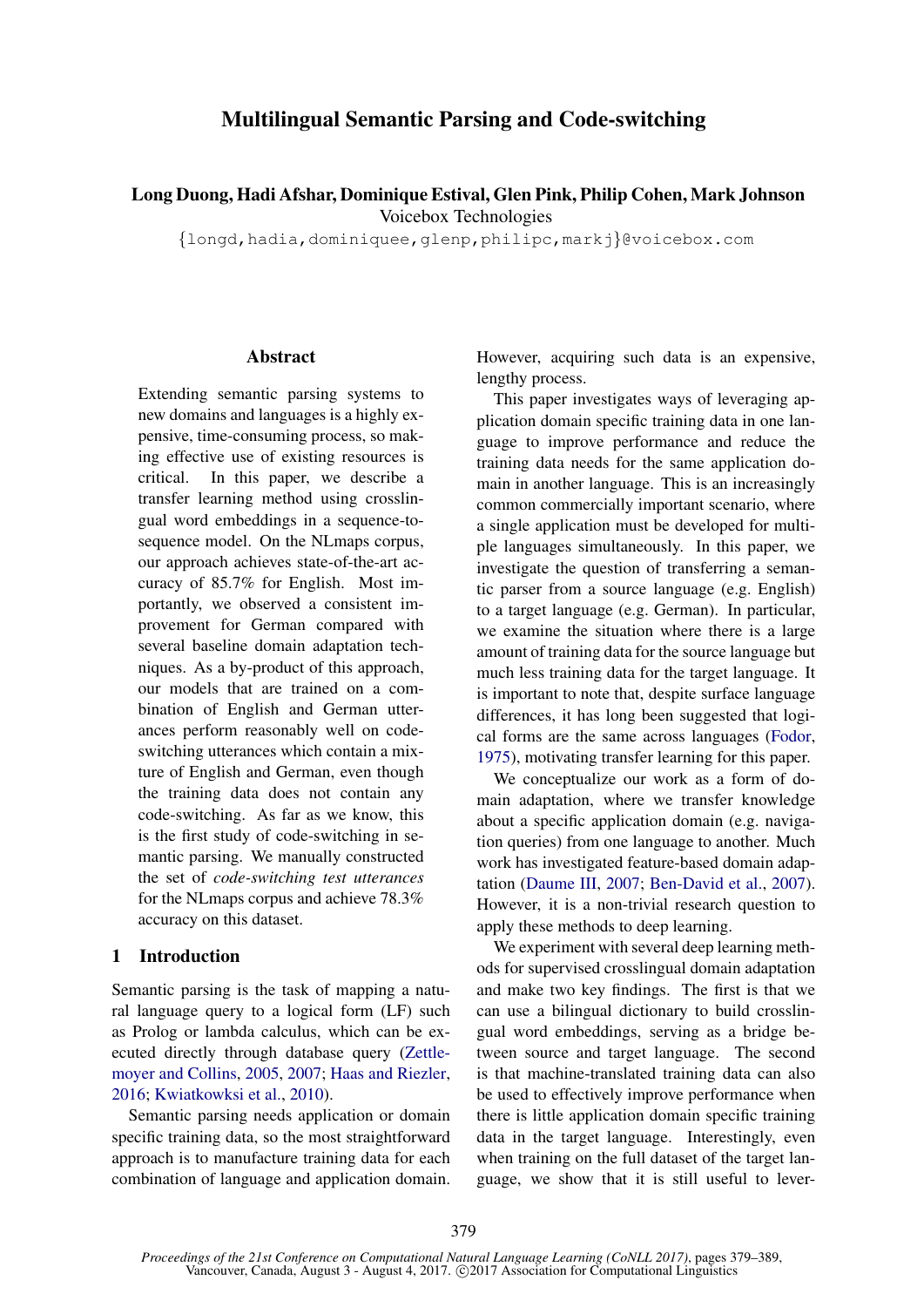age information from the source language through crosslingual word embeddings. We set new stateof-the-art results on the NLmaps corpus.

Another benefit of joint training of the model is that a single model has the capacity to understand both languages. We show this gives the model the ability to parse code-switching utterances, where the natural language query contains a mixture of two languages. Being able to handle code-switching is valuable in real-world applications that expect spoken natural language input in a variety of settings and from a variety of speakers. Many people around the world are bilingual or multilingual, and even monolingual speakers are liable to use foreign expressions or phrases. Real systems must be able to handle that kind of input, and the method we propose is a simple and efficient way to extend the capabilities of an existing system.

As far as we know, this is the first study of codeswitching in semantic parsing. We constructed a new set of *code-switching test utterances* for the NLmaps corpus. Our jointly trained model obtains a logical form exact match accuracy of 78.3% on this test set.

Our contributions are:

- We achieve new state-of-the-art results on the English and German versions of the NLmaps corpus (85.7% and 83.0% respectively).
- We propose a method to incorporate bilingual word embeddings into a sequence-tosequence model, and apply it to semantic parsing. To the best of our knowledge, we are the first to apply crosslingual word embedding in a sequence-to-sequence model.
- Our joint model allows us to also process input with code-switching. We develop a new dataset for evaluating semantic parsing on code-switching input which we make publicly available. $<sup>1</sup>$ </sup>

# 2 Related work

Deep learning and the sequence-to-sequence approach in particular have achieved wide success in many applications, reaching state-of-the-art performance for semantic parsing (Jia and Liang, 2016; Dong and Lapata, 2016), machine translation (Luong et al., 2015b), image caption gen-

1 github.com/vbtagitlab/code-switching

eration (Xu et al., 2015), and speech recognition (Chorowski et al., 2014, 2015). Nevertheless, transferring information in a deep learning model about a source language to a target language is still an open research question, and is the focus of this paper.

Our work falls under crosslingual transfer learning category: we want to transfer a semantic parser from one language to another language. The assumption is that there is sufficient application domain specific training data in a source language to train a semantic parser, but only a small amount of application domain specific training data in the target language. We would like to leverage the source language training data to improve semantic parsing in the target language. It is common to exploit the shared structures between languages for POS tagging and Noun Phrase bracketing (Yarowsky and Ngai, 2001), dependency parsing (Täckström et al., 2012; McDonald et al., 2013), named entity recognition (Tsai et al., 2016; Nothman et al., 2013) and machine translation (Zoph et al., 2016). However, as far as we know, there is no prior work on crosslingual transfer learning for semantic parsing, which is the topic of this paper.

There are several common techniques for transfer learning across domains. The simplest approach is *Fine Tune*, where the model is first trained on the source domain and then finetuned on the target domain (Watanabe et al., 2016). Using some form of regularization (e.g.  $L_2$ ) to encourage the target model to remain similar to the source model is another common approach (Duong et al., 2015a). In this approach, the model is trained in the *cascade* style, where the source model is trained first and then used as in a prior when training the target model. It is often beneficial to *jointly* train the source and target models under a single objective function (Collobert et al., 2011; Firat et al., 2016; Zoph and Knight, 2016). Combining source and target data together into a single dataset is a simple way to jointly train for both domains. However, this approach might not work well in the crosslingual case, i.e. transfer from one language to another, because there may not be many shared features between the two languages. We show how to use crosslingual word embeddings (§3.3.1) as the bridge to better share information between languages.

Instead of combining data, a more sophisticated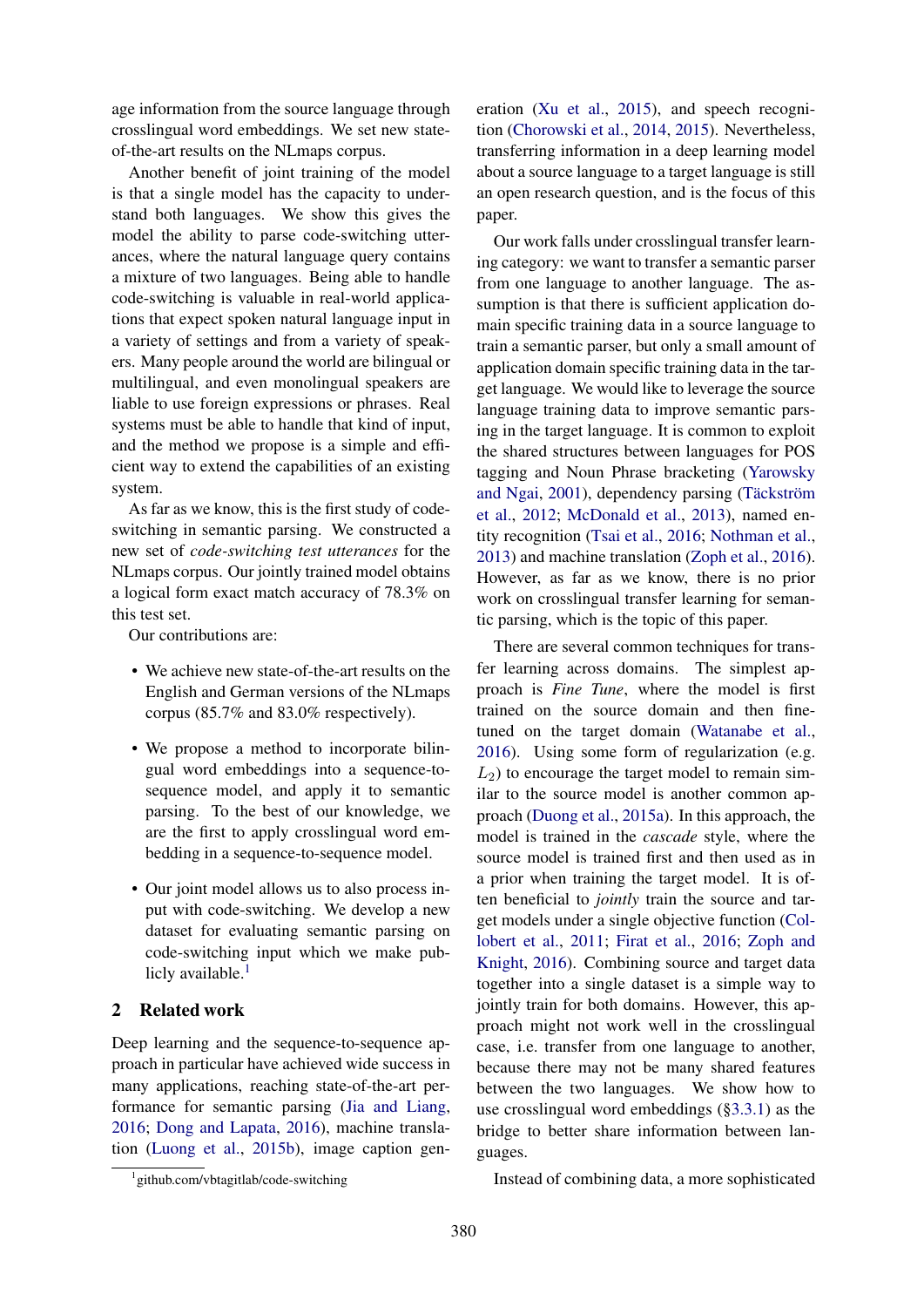|                                | GeoQuery ATIS |      |
|--------------------------------|---------------|------|
| Number of utterances           | 880           | 5410 |
| Jia and Liang $(2016)$         | 89.3          | 83.3 |
| Zettlemoyer and Collins (2007) | 86.1          | 84.6 |
| Kočiský et al. (2016)          | 87.3          |      |
| Dong and Lapata (2016)         | 87.1          | 84.6 |
| Liang et al. $(2011)$          | 91.1          |      |
| Kwiatkowksi et al. (2010)      | 88.6          | 82.8 |
| Zhao and Huang $(2015)$        | 88.9          | 84.2 |
| Only<br>TGT                    | 86.           | 86.1 |

Table 1: Performance of the baseline attentional model (TGT Only) on GeoQuery (Zettlemoyer and Collins, 2005) and ATIS (Zettlemoyer and Collins, 2007) dataset compared with prior work. The best performance is shown in bold.

approach for joint training is to modify the model to adapt for both domains (or languages). Watanabe et al. (2016) propose a dual output model where each output is used for one domain. Kim et al. (2016) extend the feature augmentation approach of Daume III (2007) for deep learning by augmenting different models for each domain. In this paper we experiment with multiple encoders for the sequence-to-sequence attentional model, as described in §3.2. While some of the methods we investigate in this paper have been explored in the domain of syntactic parsing - Tiedemann (2014) used machine translation for cross-lingual transfer, and Ammar et al. (2016) show that a single parser can produce syntactic analyses in multiple languages - our work applies them to semantic parsing.

### 3 Model

We base our approach on the bidirectional sequence-to-sequence (seq2seq) model with attention of Bahdanau et al. (2014). This attentional model encodes a source as a sequence of vectors, and generates output by decoding these sequences. At each decoding time step, it "attends" to different parts of the encoded sequence.

On a large dataset, it is difficult to improve on a properly tuned seq2seq model with attention. As Table 1 shows, our baseline attentional seq2seq model (described below), which we call TGT Only in the figures and tables, achieves competitive results on standard semantic parsing



Utterance How many Japanese restaurants are there in Paris ?

Figure 1: The baseline attentional model as applied to our tasks. The input is the natural language utterance and the output is the logical form.

datasets. We begin by describing the basic attentional model and then present our methods for transfer learning to different languages.

### 3.1 Baseline attentional model

The baseline attentional seq2seq model (TGT  $Onl$  is shown in Figure 1. The source utterance is represented as a sequence of vectors  $S_1, S_2, \ldots, S_m$ . Each  $S_i$  is the output of an embeddings lookup. The model has two main components: an encoder and a decoder. For the encoder, we use a bidirectional recurrent neural network (RNN) with Gated Recurrent Units (GRU) (Pezeshki, 2015). The source utterance is encoded as a sequence of vectors  $H_S$  =  $(H_S^1, H_S^2, \ldots, H_S^m)$  where each vector  $H_S^j$  $S<sup>j</sup>$  (1  $\leq$  $j \leq m$ ) is the concatenation of the hidden states of the forward and backward GRU at time j.

The attention mechanism is added to the model through an alignment matrix  $\alpha \in \mathbb{R}^{n \times m}$ , where n is the number of target tokens in the logical form. We add  $\langle s \rangle$  and  $\langle s \rangle$  to mark the start and end of the target sentence. The "glimpse" vector  $c_i$  of the source when generating  $w_i$  is  $c_i = \sum_j \alpha_{ij} H_{\mathcal{S}}^j$  $\frac{\jmath}{S}$ . The decoder is another RNN with GRU unit. At each time step, the decoder RNN receives  $c_i$  in addition to the previously-output word. Thus, the hidden state<sup>2</sup> at time  $i$  of the decoder is defined as  $H_T^i = \text{GRU}(H_T^{i-1}, c_i, w_{i-1})$ , which is used to

 $2$ The GRU also carries a memory cell, along with the hidden state; we exclude this from the presentation for clarity of notation.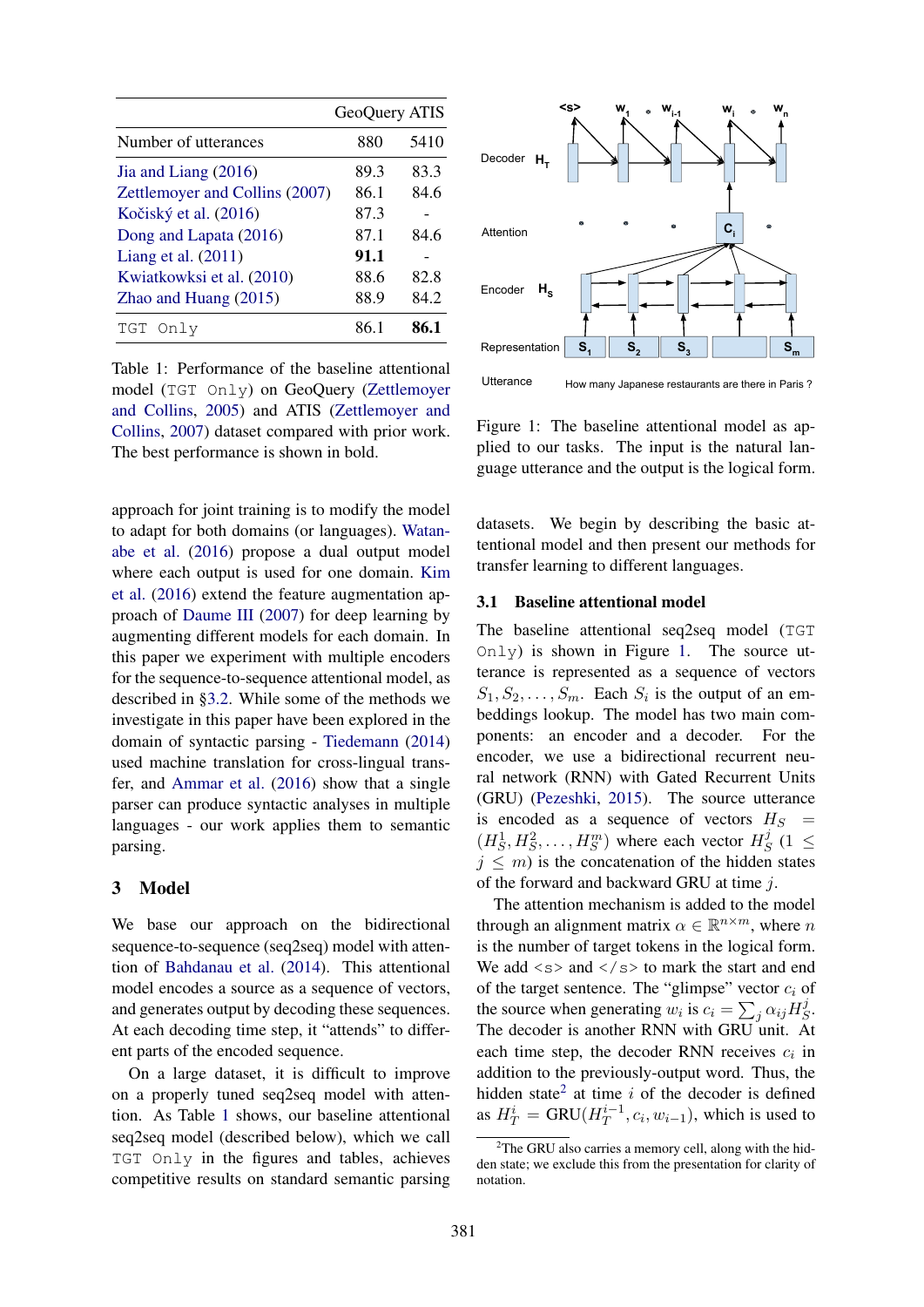| <b>Train</b>    |                                                                                                                                          |  |
|-----------------|------------------------------------------------------------------------------------------------------------------------------------------|--|
| Utt-original:   | What is the homepage of the cinema Cinéma Chaplin in Paris?                                                                              |  |
| LF-original:    | query(area(keyval('name','Paris'),keyval('is_in:country','France')),nwr(keyval('name',<br>'Cinéma_Chaplin')), qtype(findkey('website'))) |  |
| Utt-converted:  | What is the homepage of the cinema UNK UNK in Paris?                                                                                     |  |
| LF-converted:   | query(area(keyval('name','Paris'),keyval('is_in:country','France')),nwr(keyval('name','UNK_UNK')),<br>qtype(findkey('website')))         |  |
| <b>Test</b>     |                                                                                                                                          |  |
| Utt-original:   | Would you tell me the phone number of Guru Balti in Edinburgh?                                                                           |  |
| Utt-converted:  | Would you tell me the phone number of UNK UNK in Edinburgh?                                                                              |  |
| LF-predicted:   | query(area(keyval(name,City_of_Edinburgh)),nwr(keyval(name,UNK_UNK)),qtype(findkey(phone)))                                              |  |
| LF-lexicalised: | query(area(keyval(name,City_of_Edinburgh)),nwr(keyval(name,'Guru_Balti')),<br>qtype(findkey(phone))                                      |  |

Figure 2: Handling of unknown word at train and test times. Training examples containing capitalised low-frequency words are duplicated: in one copy, the capitalised low-frequency words are kept in both the utterance (Utt-original) and the LF (LF-original), while in the other copy they are replaced with the symbol UNK in both the utterance (Utt-converted) and the LF (LF-converted). At test time, unknown words in the input utterance are replaced with UNK symbols (in Utt-converted); the UNK symbols in the predicted LF (LF-predicted) are then replaced with the unknown words (LF-lexicalised).

predict word  $w_i$ :

$$
p(w_i \mid w_1 \cdots w_{i-1}, H_S) = \text{softmax}(g(H_T^i)) \tag{1}
$$

where  $g$  is a linear transformation.

We use 70 dimensions for both the hidden states and memory cells in the source GRUs and 60 dimensions for target GRUs. We train this model using RMSprop (Tieleman and Hinton, 2012) to minimize the negative log-likelihood using a minibatch of 256 and early stopping on development data. The initial learning rate is 0.002 and is decayed with decay rate 0.1 if we did not observe any improvement after 1000 iterations. The gradients are rescaled if their  $L_2$  norm is greater than 10. We implemented dropout for both source and target GRU units (Srivastava et al., 2014) with input and output dropout rates of 40% and 25% respectively. The initial state of the source GRU is trainable, and the initial state of target GRU is initialized with the final states of the source GRUs. The nonembeddings weights are initialized using Xavier initialization (Glorot and Bengio, 2010). We also tried stacking several layers of GRUs but did not observe any significant improvement. Choice of hyper-parameters will be discussed in more detail in §4.2.

We initialize the word embeddings in the model with pre-trained monolingual word embeddings trained on a Wikipedia dump using word2vec (Mikolov et al., 2013). We use monolingual word embeddings for all models except for the jointly trained model, where we instead use crosslingual word embeddings (§3.3.1).

In order to handle unknown words, during training, all words that are low frequency and capitalized are replaced with the special symbol UNK in both utterance and logical form. Effectively, we target low-frequency named entities in the dataset. This is a simple but effective version of delexicalization, which does not require a named entity recognizer.<sup>3</sup> However, unlike previous work (Jia and Liang, 2016; Gulcehre et al., 2016; Gu et al., 2016), we also retain the original sentence in the training data, which results in a substantial performance improvement. The intuition is that the model is capable of learning a useful signal even for very rare words. During test time, we replace (from left to right) the UNK in the logical form with the corresponding word in the source utterance. Figure 2 shows examples of handling unknown words during training and testing. At train time, the two words *Cinéma* and *Chaplin* are replaced with UNK in both utterance and logical form. At test time, the first and second UNK in the logical form are replaced with the unknown words *Guru* and *Balti* from the test utterance. We implement this attentional model as our baseline. We now detail our methods for transferring learning to other languages.

<sup>&</sup>lt;sup>3</sup>Using named entity recognition would be another solution but we did not want to rely on additional resources.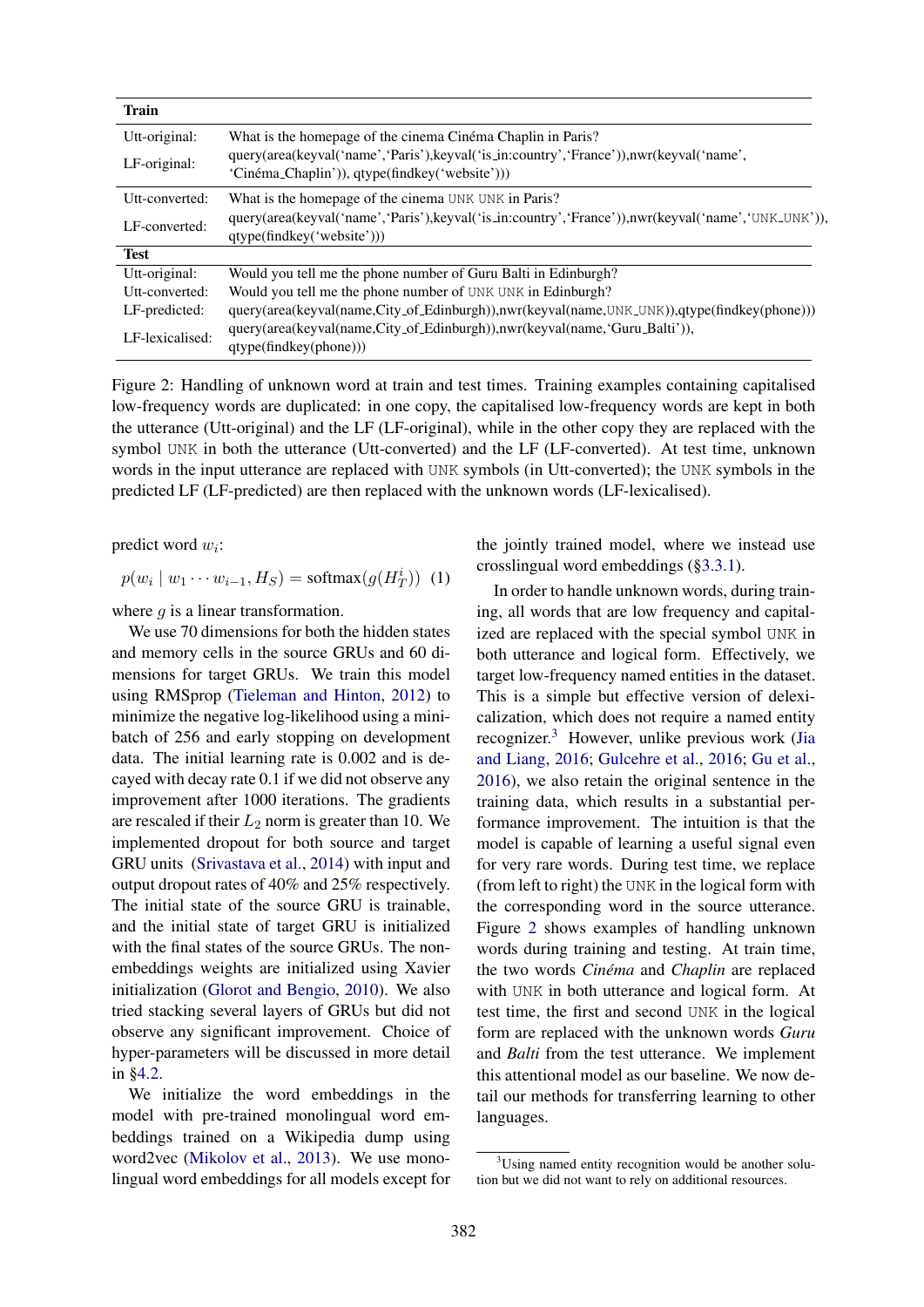

Figure 3: Dual encoder model where each language has a separate encoder but both share the same decoder. Each training mini-batch only has monolingual input, so only one encoder is used for each mini-batch.

#### 3.2 **Dual** encoder model

Multi-task learning is a common approach for neural domain adaptation (Watanabe et al., 2016; Duong et al., 2015b; Collobert et al., 2011; Luong et al., 2015a). In this approach, the source and target domains are jointly trained under a single objective function. The idea is that many parameters can be shared between the source and target domains, and the errors in the source domain can inform the target domain and vice versa. Following this idea, we extend the baseline attentional model (§3.1) to dual encoders, one for the source language and another for the target language. In this work, we perform the evaluation with English and German as both source and target languages, i.e. in both directions (depending on the model). The decoder is shared across languages as shown in Figure 3. We refer to this as our Dual model. The glimpse vector  $c_i$  will be calculated using either the source or target RNN encoder, motivated by the fact that both source and target languages use the same target logical form. The model is trained on the combined data of both the source and target languages. For each mini-batch, we only use the source or target language data, and make use of the corresponding RNN encoder.

#### 3.3 **All** model

Another straightforward domain adaptation technique is to combine the source and target language data. We create a new training data set

 $D_{all} = D_s \cup D_t$  where  $D_s$  and  $D_t$  are the training data for source and target language. We refer to this as our All model. The All model is a Dual model, but both source and target RNNs are shared and only the embedding matrices are different between source and target languages.

# 3.3.1 Crosslingual word embeddings

Overcoming lexical differences is a key challenge in crosslingual domain adaptation. Prior work on domain adaptation found features that are common across languages, such as high-level linguistic features extracted from the World Atlas of Language Structures (Dryer and Haspelmath, 2013), crosslingual word clusters (Täckström et al., 2012) and crosslingual word embeddings (Ammar et al., 2016). Here, we extend crosslingual word embeddings as the crosslingual features for semantic parsing.

We train crosslingual word embeddings across source and target languages following the approach of Duong et al. (2016), who achieve high performance on several monolingual and crosslingual evaluation metrics. Their work is essentially a multilingual extension of word2vec, where they use a context in one language to predict a target word in another language. The target words in the other language are obtained by looking up that word in a bilingual dictionary. Thus, the input to their model is monolingual data in both languages and a bilingual dictionary. We use monolingual data from pre-processed Wikipedia dump (Al-Rfou et al., 2013) with bilingual dictionary from Panlex (Kamholz et al., 2014).

We initialize the seq2seq source embeddings of both languages with the crosslingual word embeddings. However, we *do not update* these embeddings. We apply crosslingual word embeddings (+XlingEmb) to the All model (§3.3) and the Dual encoder model (§3.2) and jointly train for the source and target language. For other models described in this paper, we initialize with monolingual word embeddings.

#### 3.4 **Trans** model

The above crosslingual word embeddings need a bilingual dictionary to connect between the source and target language. In addition, we can also leverage a machine translation system as the connection between languages. For this case, we define a Trans model, which applies the baseline attentional model with training data  $D_{trans}$  =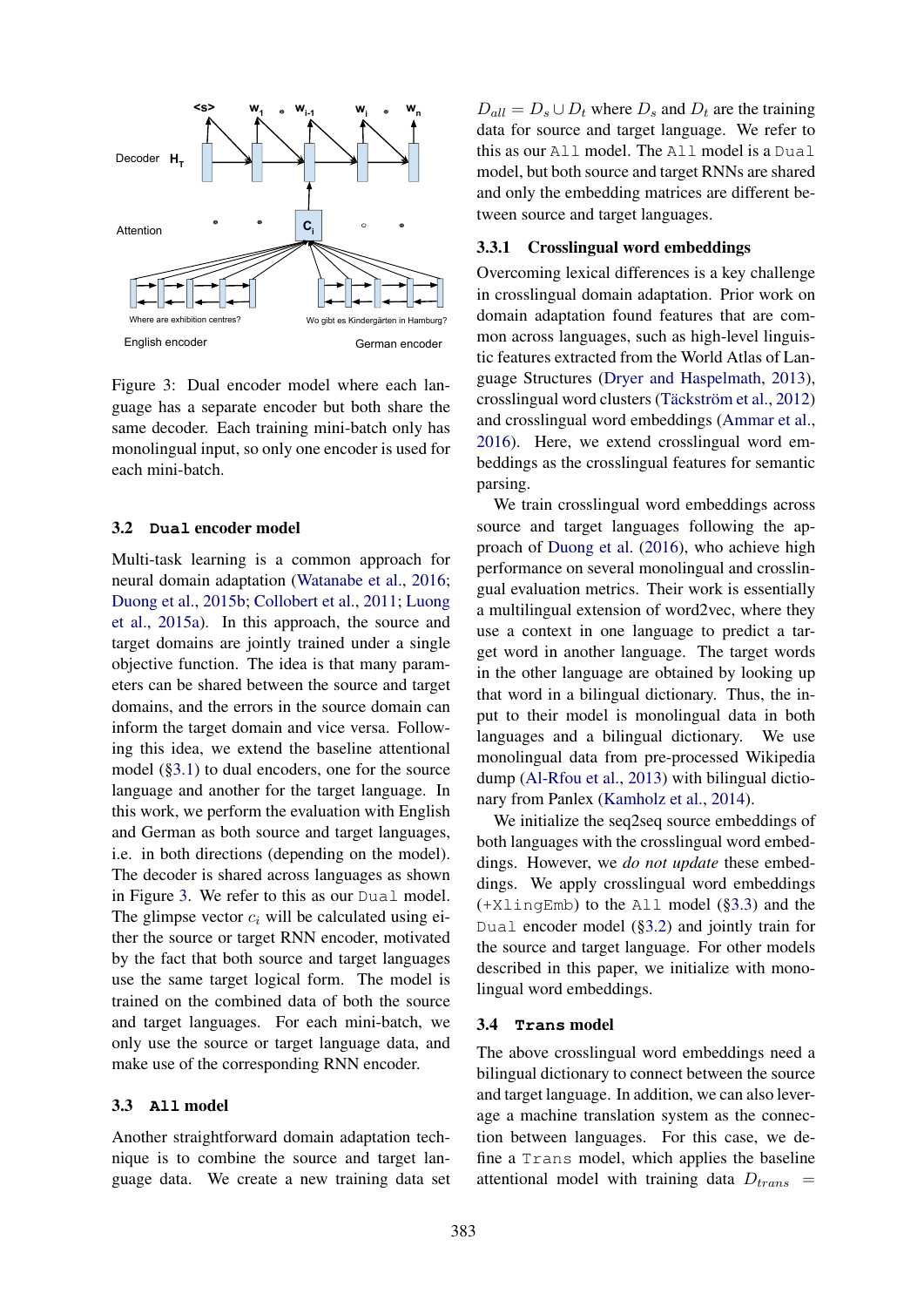| English utterance (from NLmaps) | How many universities are there in Paris?                                                                                  |
|---------------------------------|----------------------------------------------------------------------------------------------------------------------------|
| German utterance (from NLmaps)  | Wie viele Universitäten hat Paris?                                                                                         |
| Code-switching (constructed)    | Wie viele Universitäten are there in Paris?                                                                                |
| Logical form                    | query(area(keyval('name','Paris'), keyval('is_in:country','France')),<br>nwr(keyval('amenity','university')),qtype(count)) |

Table 2: Example of data from the NLmaps corpus. The English and German utterances are translations of each other and they share the same logical form. We constructed code-switching utterances for all the logical forms in the NLmaps test corpus.

translate $(D_s)\cup D_t$ , where translate is the function to translate the data from the source language to the target language. For the experiments reported in this paper, we use Google Translate (Wu et al., 2016).

# 4 Experiments

In this section, we evaluate the methods proposed in §3 for transfer learning for semantic parsing. The aim is to build a parser for a target language with minimum supervision given application domain specific training data for a source language. The question we want to answer is whether it is possible to share information across languages to improve the performance of semantic parsing.

#### 4.1 Dataset

We use the NLmaps corpus (Haas and Riezler, 2016), a semantic parsing corpus for English and German. We evaluated our approach on this corpus because it is the only dataset which provides data in both English and German. Table 2 presents typical examples from this dataset, together with a constructed code-switching utterance. Utterances from different languages are assigned the same logical forms, thus motivating the approach taken in this paper. We tokenize in way similar to Kočiský et al.  $(2016).<sup>4</sup>$  For each language, the corpus contains 1500 pairs of natural language queries and corresponding logical forms for training and 880 pairs for testing. We use 10% of the training set as development data for early stopping and hyper-parameter tuning. For evaluation, we use exact match accuracy for the logical form (Kočiský et al., 2016).

### 4.2 Hyper-parameter tuning

Hyper-parameter tuning is important for good performance. We tune the baseline attentional model

(§3.1) on the development data by generating 100 configurations which are permutations of different optimizers, source and target RNN sizes, RNN cell type<sup>5</sup>, dropout rates and mini-batch sizes. We then use the same configuration for all other models.

### 4.3 Learning curves

We experimented with transfer learning from  $English \rightarrow German$  and  $German \rightarrow English$ . We use all the data in the NLmaps corpus for the source language and vary the amount of data for the target language. Figure 4 shows the learning curve for transfer learning in both directions.

The first observation is that the baseline attentional model trained on the target only (TGT Only) is very robust when trained on large datasets but performs poorly on small datasets. The Dual model performs similarly to the baseline attentional model for English and slightly worse for German. The simple method of combining the data (All model) performs surprisingly well, especially on small datasets where this model is  $\approx 20\%$  better than the baseline attentional model for both languages. Incorporating crosslingual word embeddings (+XlingEmb) consistently improves the performance for all data sizes. The improvement is more marked for the  $English \rightarrow German$  direction. Finally, if we have a machine translation system, we can further improve the performance on a target language by augmenting the data with translations from the source language. This simple method substantially improves performance on a target language, especially in the small dataset scenario. More surprisingly, if we don't use any target language data and train on  $D_{trans} = \text{translate}(D_s)$  we achieve 61.3% and 48.2% accuracy for English and German respectively (Figure 4). This corresponds to a distant supervision baseline where the

<sup>&</sup>lt;sup>4</sup>We remove quotes, add spaces around parenthesis and separate the question mark at the end of the utterance.

<sup>5</sup>We tried with LSTM, GRU and Highway networks.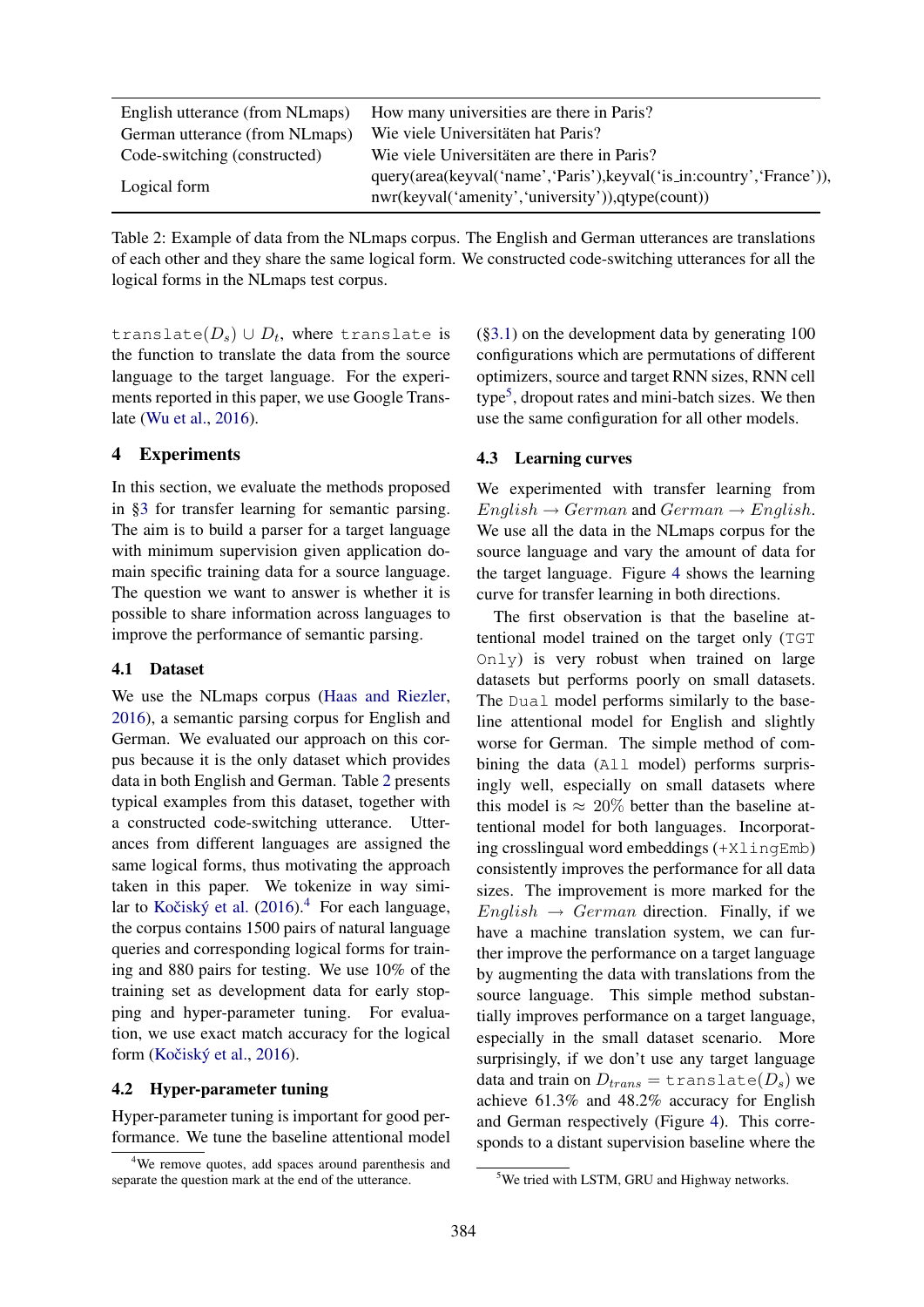

Figure 4: Learning curves for English and German with various models. TGT Only applies the baseline attentional mode (§3.1) to the target language data alone. Dual uses the dual encoders from §3.2. All is similar with  $TGT$  Only but trained on the combined data of both languages.  $All+XlingEmb$ , instead of monolingual word embeddings, uses crosslingual word embeddings (§3.3.1). Trans model uses a machine translation system (§3.4). At 1500 sentences, since we do not have development data for early stopping, we train the model for exactly 10k iterations.

training data is "silver standard" given by a machine translation system. This baseline is equivalent to supervised learning on 600 and 450 gold sentences on English and German respectively.

We also tried several other models such as *Fine Tune*, where the model is trained on the source language first and then fine tuned on the target language but the performance is similar to the TGT Only model. The other baseline we implemented is  $L_2$ , where we use the source language model as the prior to the target language objective function through an  $L_2$  regularization. However, we did not observe any performance gain, as was also noticed by Watanabe et al. (2016).

# 4.4 Discussion

Figure 4 shows the learning curves at various data points. Table 3 presents the results for models trained on all target language data (1500 sentences). The Dual encoder performs the worst. The baseline supervised learning on target data only (TGT Only) performs surprisingly well, probably because it is highly tuned. When training on combined English and German data (All model), we observe a slight decrease in performance for both English and German. Even when training on the full target language dataset, using crosslingual word embeddings improves the per-

|                         | English | German |
|-------------------------|---------|--------|
| Haas and Riezler (2016) | 68.3    |        |
| Kočiský et al. (2016)   | 78.0    |        |
| Dual                    | 82.3    | 78.1   |
| TGT Only                | 84.2    | 81.3   |
| All                     | 83.6    | 80.3   |
| All+XlingEmb            | 85.7    | 82.3   |
| Trans                   | 83.8    | 83.0   |

Table 3: Results on the full datasets. The best result is shown in bold.

formance by about 2% in both English and German which highlights the effectiveness of crosslingual word embeddings. As shown in Figure 4, adding a machine translation system helps immensely for small datasets. On a full dataset, however, we only observe a small improvement for German but degradation in performance for English using Trans model. This might be because machine translations are hardly perfect. With a high level of confidence when training on full dataset, added translations do not contribute much to the model. Importantly, however, these results are substantially better than the previous state-ofthe-art result reported in Kočiský et al. (2016).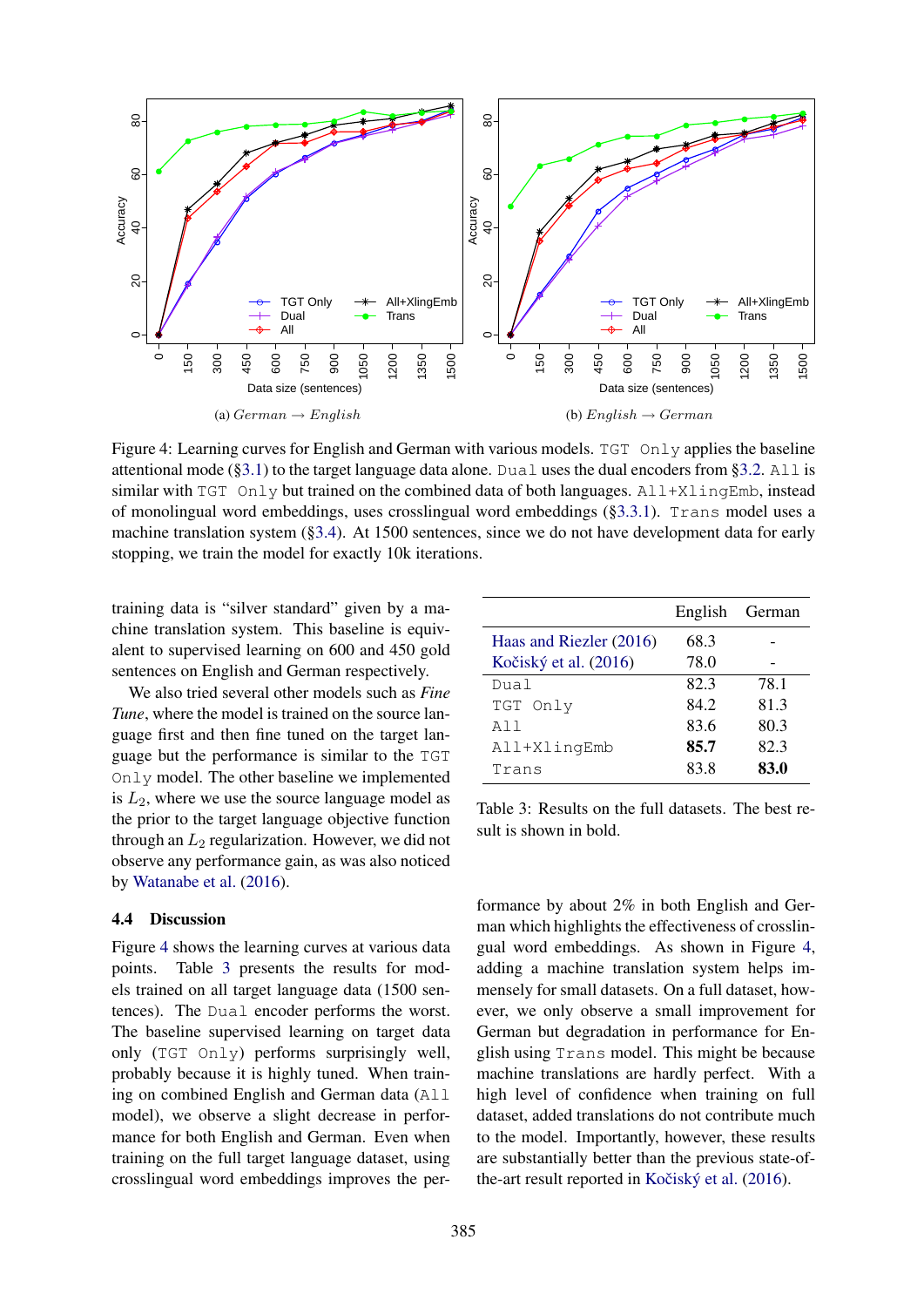| Model            | Accuracy |
|------------------|----------|
| German TGT Only  | 14.5     |
| English TGT Only | 16.3     |
| A11              | 76.8     |
| All+XlingEmb     | 78.3     |

Table 4: Accuracy of seq2seq models on the codeswitching test utterances. The monolingual English and German seq2seq models (TGT Only) are trained only on English and German utterances respectively, while the All and All+XlingEmb models are trained on both sets of utterances. The best result is shown in bold.

# 5 Code-switching

An interesting result is that by jointly training the model on both English and German, we can now also handle *code-switching* data, where a natural language utterance is a mixture of English and German. We evaluate our jointly trained model's ability to parse utterances consisting of both English and German on our manually constructed code-switching testset.<sup>6</sup> An example of constructed code-switching utterance is shown in Table 2. Note that our models are only trained on "pure" English and German utterances; there are no code-switching training examples in the input.

Code-switching is a complex linguistic phenomenon and there are different accounts of the socio-linguistic conventions governing its use (Poplack, 2004; Isurin et al., 2009; MacSwan, 2017), as well as of the structural properties of utterances with code-switching (Joshi, 1982). Here we focus on the simple kind of code-switching where a single phrase is produced in a different language than the rest of the utterance. Our dataset was created by a fluent bilingual speaker who generated code-switching utterances for each of the 880 examples in the NLmaps test set. Approximately half of the utterances are "Denglish" (i.e., a German phrase embedded in an English matrix sentence) and half are "Gamerican" (an English phrase embedded in a German matrix sentence). NLmaps includes English and German utterances for each test example, and where possible our code-switching utterance was a combination of these (some of our code-switching examples diverge from the corresponding English and German utterances if this improves fluency).

Table 4 presents the results of our models on this new test set. This makes clear that the All+XlingEmb model performs noticeably better than the baseline monolingual models on the code-switching test examples, even though there were no such examples in the training set.

# 6 Conclusion

In this paper, we investigate ways to transfer information from one (source) language to another (target) language in a single semantic parsing application domain. This paper compared various transfer learning models with a strong sequenceto-sequence baseline. We found that a simple method of combining source and target language data works surprisingly well, much better than more complicated methods such as a Dual model or  $L_2$  regularization. If bilingual dictionaries are available, crosslingual word embeddings can be constructed and used to further improve the performance. We observed  $\approx 20\%$  improvement for small datasets compared to the strong baseline attentional model. Moreover, this improvement can almost be doubled if we leverage some machine translation system. Even on the full dataset, our jointly trained model with crosslingual word embeddings gives state-of-the-art results for semantic parsing of the English and German versions of NLmaps corpus.

This paper also investigated the performance of semantic parsers on *code-switching utterances* that combine English and German. We created a new code-switching test set, and showed that our simple jointly trained model with crosslingual word embeddings achieves 78.3% exact match accuracy on this set, which is more than 60% better than a corresponding monolingual sequenceto-sequence model.

For future work, we would like to try delexicalization as part of training and experiment with better ways of handling unknown word such as a copy mechanism (Jia and Liang, 2016; Gu et al., 2016; Gulcehre et al., 2016). Investigating a more sophisticated network architecture that can perform multilingual semantic parsing more accurately, or with less training data is another fruitful research direction. This work has only scratched the surface in terms of code switching. We would like to exploit the pragmatic and socio-linguistic context to better handle code-switching.

<sup>6</sup> github.com/vbtagitlab/code-switching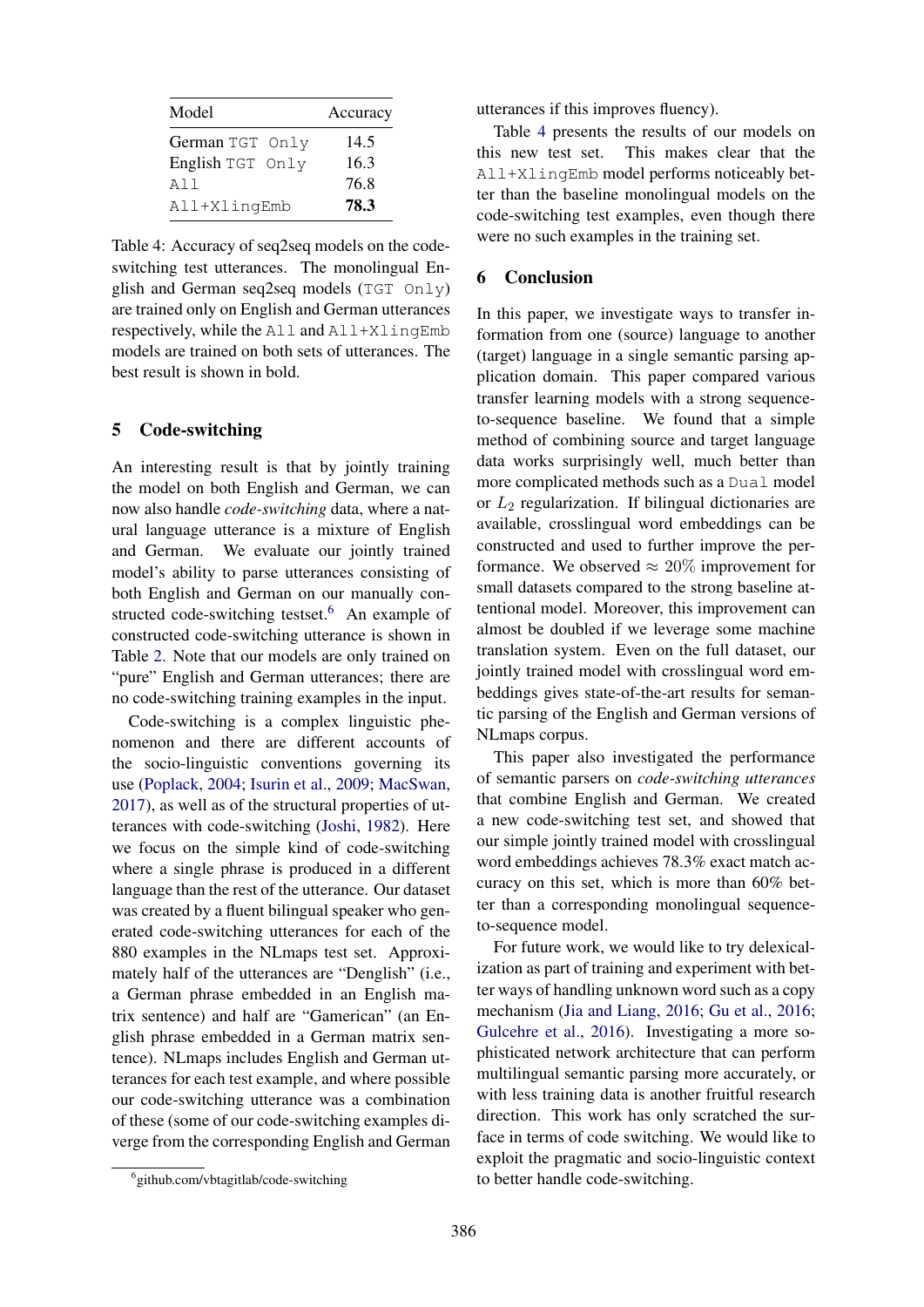# Acknowledgments

We thank the anonymous reviewers for their insightful comments.

#### References

- Rami Al-Rfou, Bryan Perozzi, and Steven Skiena. 2013. Polyglot: Distributed word representations for multilingual NLP. In *Proceedings of the Seventeenth Conference on Computational Natural Language Learning*. pages 183–192.
- Waleed Ammar, George Mulcaire, Miguel Ballesteros, Chris Dyer, and Noah Smith. 2016. Many languages, one parser. *Transactions of the Association for Computational Linguistics* 4:431–444.
- Dzmitry Bahdanau, Kyunghyun Cho, and Yoshua Bengio. 2014. Neural machine translation by iointly learning to align and translate.  $C_0RR$ jointly learning to align and translate. abs/1409.0473.
- Shai Ben-David, John Blitzer, Koby Crammer, and Fernando Pereira. 2007. Analysis of representations for domain adaptation. In P. B. Schölkopf, J. C. Platt, and T. Hoffman, editors, *Advances in Neural Information Processing Systems 19*, MIT Press, pages 137–144.
- Jan Chorowski, Dzmitry Bahdanau, Kyunghyun Cho, and Yoshua Bengio. 2014. End-to-end continuous speech recognition using attention-based recurrent NN: first results. *CoRR* abs/1412.1602.
- Jan Chorowski, Dzmitry Bahdanau, Dmitriy Serdyuk, KyungHyun Cho, and Yoshua Bengio. 2015. Attention-based models for speech recognition. *CoRR* abs/1506.07503.
- Ronan Collobert, Jason Weston, Léon Bottou, Michael Karlen, Koray Kavukcuoglu, and Pavel Kuksa. 2011. Natural language processing (almost) from scratch. *J. Mach. Learn. Res.* 12:2493–2537.
- Hal Daume III. 2007. Frustratingly easy domain adaptation. In *Proceedings of the 45th Annual Meeting of the Association of Computational Linguistics*. Association for Computational Linguistics, pages 256– 263.
- Li Dong and Mirella Lapata. 2016. Language to logical form with neural attention. In *Proceedings of the 54th Annual Meeting of the Association for Computational Linguistics (Volume 1: Long Papers)*. Association for Computational Linguistics, pages 33–43.
- Matthew S. Dryer and Martin Haspelmath, editors. 2013. *WALS Online – walls.info*. Max Planck Institute for Evolutionary Anthropology.
- Long Duong, Trevor Cohn, Steven Bird, and Paul Cook. 2015a. Low resource dependency parsing: Cross-lingual parameter sharing in a neural network

parser. In *Proceedings of the 53rd Annual Meeting of the Association for Computational Linguistics and the 7th International Joint Conference on Natural Language Processing*. pages 845–850.

- Long Duong, Trevor Cohn, Steven Bird, and Paul Cook. 2015b. A neural network model for lowresource universal dependency parsing. In *Proceedings of the 2015 Conference on Empirical Methods in Natural Language Processing*. Association for Computational Linguistics, pages 339–348.
- Long Duong, Hiroshi Kanayama, Tengfei Ma, Steven Bird, and Trevor Cohn. 2016. Learning crosslingual word embeddings without bilingual corpora. In *Proceedings of the 2016 Conference on Empirical Methods in Natural Language Processing*. Association for Computational Linguistics, pages 1285–1295.
- Orhan Firat, Kyunghyun Cho, and Yoshua Bengio. 2016. Multi-way, multilingual neural machine translation with a shared attention mechanism. In *Proceedings of the 2016 Conference of the North American Chapter of the Association for Computational Linguistics: Human Language Technologies*. pages 866–875.
- Jerry A. Fodor. 1975. *The Language of Thought*. Harvard University Press.
- Xavier Glorot and Yoshua Bengio. 2010. Understanding the difficulty of training deep feedforward neural networks. In Yee Whye Teh and Mike Titterington, editors, *Proceedings of the Thirteenth International Conference on Artificial Intelligence and Statistics*. PMLR, volume 9 of *Proceedings of Machine Learning Research*, pages 249–256.
- Jiatao Gu, Zhengdong Lu, Hang Li, and Victor O.K. Li. 2016. Incorporating copying mechanism in sequence-to-sequence learning. In *Proceedings of the 54th Annual Meeting of the Association for Computational Linguistics (Volume 1: Long Papers)*. pages 1631–1640.
- Caglar Gulcehre, Sungjin Ahn, Ramesh Nallapati, Bowen Zhou, and Yoshua Bengio. 2016. Pointing the unknown words. In *Proceedings of the 54th Annual Meeting of the Association for Computational Linguistics (Volume 1: Long Papers)*. Association for Computational Linguistics, pages 140–149.
- Carolin Haas and Stefan Riezler. 2016. A corpus and semantic parser for multilingual natural language querying of openstreetmap. In *Proceedings of the 2016 Conference of the North American Chapter of the Association for Computational Linguistics: Human Language Technologies*. Association for Computational Linguistics, pages 740–750.
- Ludmila Isurin, Donald Winford, and Kees De Bot. 2009. *Multidisciplinary Approaches to Code Switching*. John Benjamins Publishing.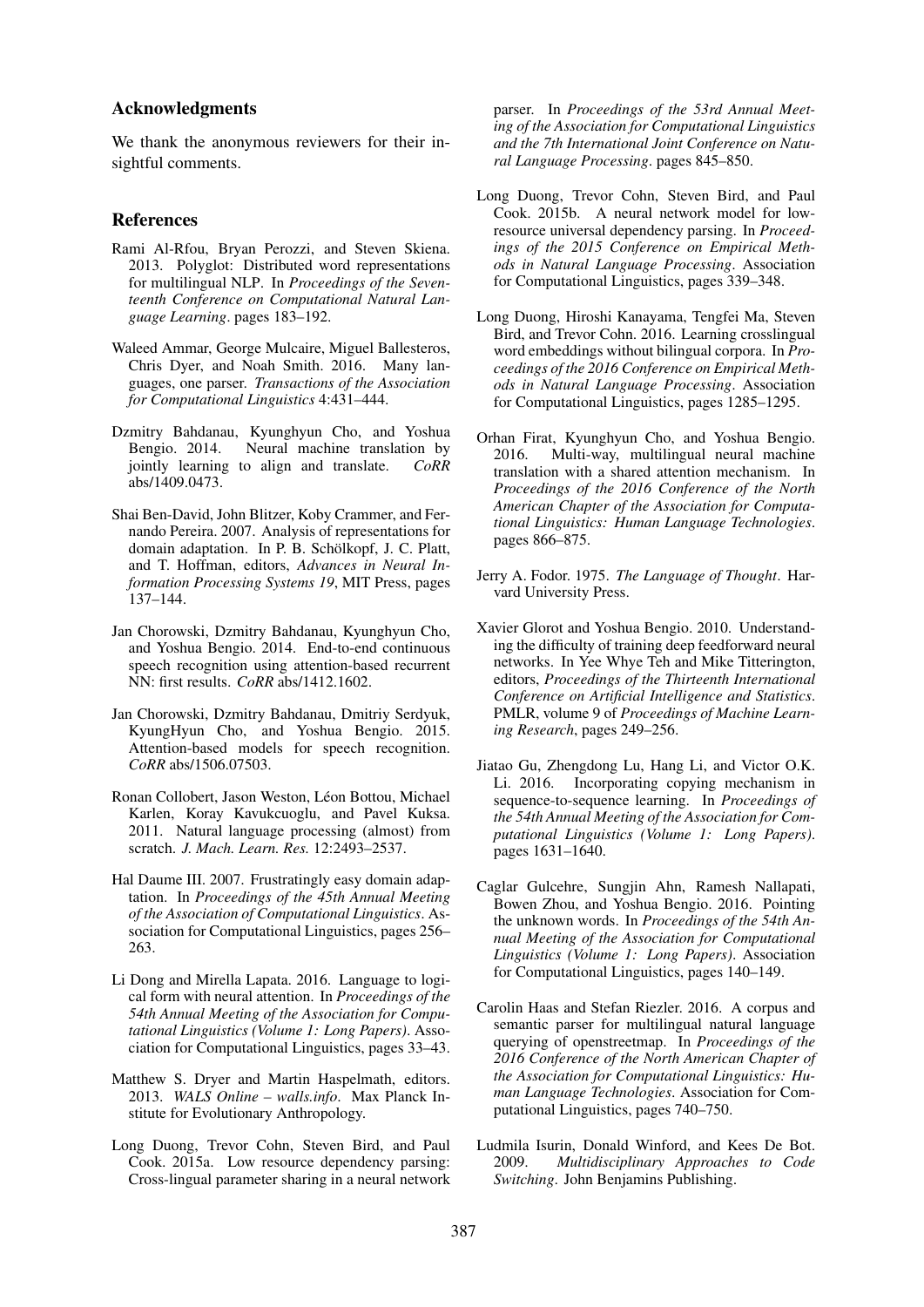- Robin Jia and Percy Liang. 2016. Data recombination for neural semantic parsing. In *Proceedings of the 54th Annual Meeting of the Association for Computational Linguistics (Volume 1: Long Papers)*. Association for Computational Linguistics, pages 12–22.
- Aravind K Joshi. 1982. Processing of sentences with intra-sentential code-switching. In *Proceedings of the 9th conference on Computational linguistics-Volume 1*. Academia Praha, pages 145–150.
- David Kamholz, Jonathan Pool, and Susan Colowick. 2014. PanLex: Building a resource for panlingual lexical translation. In *Proceedings of the Ninth International Conference on Language Resources and Evaluation (LREC'14)*. European Language Resources Association, pages 3145–50.
- Young-Bum Kim, Karl Stratos, and Ruhi Sarikaya. 2016. Frustratingly easy neural domain adaptation. In *Proceedings of COLING 2016, the 26th International Conference on Computational Linguistics: Technical Papers*. pages 387–396.
- Tomáš Kočiský, Gábor Melis, Edward Grefenstette, Chris Dyer, Wang Ling, Phil Blunsom, and Karl Moritz Hermann. 2016. Semantic parsing with semi-supervised sequential autoencoders. In *Proceedings of the 2016 Conference on Empirical Methods in Natural Language Processing*. Association for Computational Linguistics, pages 1078–1087.
- Tom Kwiatkowksi, Luke Zettlemoyer, Sharon Goldwater, and Mark Steedman. 2010. Inducing probabilistic CCG grammars from logical form with higherorder unification. In *Proceedings of the 2010 Conference on Empirical Methods in Natural Language Processing*. Association for Computational Linguistics, pages 1223–1233.
- Percy Liang, Michael Jordan, and Dan Klein. 2011. Learning dependency-based compositional semantics. In *Proceedings of the 49th Annual Meeting of the Association for Computational Linguistics: Human Language Technologies*. Association for Computational Linguistics, pages 590–599.
- Minh-Thang Luong, Quoc V. Le, Ilya Sutskever, Oriol Vinyals, and Lukasz Kaiser. 2015a. Multitask sequence to sequence learning. *CoRR* abs/1511.06114.
- Thang Luong, Hieu Pham, and Christopher D. Manning. 2015b. Effective approaches to attentionbased neural machine translation. In *Proc. Empirical Method in Natural Language Processing (EMNLP)*. pages 1412–1421.
- Jeff MacSwan. 2017. A multilingual perspective on translanguaging. *American Educational Research Journal* 54(1):167–201.
- Ryan McDonald, Joakim Nivre, Yvonne Quirmbach-Brundage, Yoav Goldberg, Dipanjan Das, Kuzman Ganchev, Keith Hall, Slav Petrov, Hao Zhang, Oscar Täckström, Claudia Bedini, Núria

Bertomeu Castelló, and Jungmee Lee, 2013. Universal dependency annotation for multilingual parsing. In *Proceedings of the 51st Annual Meeting of the Association for Computational Linguistics*. pages 92–97.

- Tomas Mikolov, Wen-tau Yih, and Geoffrey Zweig. 2013. Linguistic regularities in continuous space word representations. In *Proceedings of the 2013 Conference of the North American Chapter of the Association for Computational Linguistics: Human Language Technologies*. pages 746–751.
- Joel Nothman, Nicky Ringland, Will Radford, Tara Murphy, and James R. Curran. 2013. Learning multilingual named entity recognition from Wikipedia. *Artificial Intelligent* 194:151–175.
- Mohammad Pezeshki. 2015. Sequence modeling using gated recurrent neural networks. *CoRR* abs/1501.00299.
- Shana Poplack. 2004. Code-switching. In *Soziolinguistik: an international handbook of the science of language (2nd edition)*, Walter de Gruyter, pages 589–596.
- Nitish Srivastava, Geoffrey Hinton, Alex Krizhevsky, Ilya Sutskever, and Ruslan Salakhutdinov. 2014. Dropout: A simple way to prevent neural networks from overfitting. *Journal of Machine Learning Research* 15:1929–1958.
- Oscar Täckström, Ryan McDonald, and Jakob Uszkoreit. 2012. Cross-lingual word clusters for direct transfer of linguistic structure. In *Proceedings of the 2012 Conference of the North American Chapter of the Association for Computational Linguistics: Human Language Technologies*. Association for Computational Linguistics, pages 477–487.
- Jörg Tiedemann. 2014. Rediscovering annotation projection for cross-lingual parser induction. In *Proceedings of COLING 2014, the 25th International Conference on Computational Linguistics: Technical Papers*. Dublin City University and Association for Computational Linguistics, Dublin, Ireland, pages 1854–1864. http://www.aclweb.org/anthology/C14-1175.
- T. Tieleman and G. Hinton. 2012. Lecture 6.5— RmsProp: Divide the gradient by a running average of its recent magnitude. COURSERA: Neural Networks for Machine Learning.
- Chen-Tse Tsai, Stephen Mayhew, and Dan Roth. 2016. Cross-lingual named entity recognition via Wikification. In *The SIGNLL Conference on Computational Natural Language Learning*.
- Yusuke Watanabe, Kazuma Hashimoto, and Yoshimasa Tsuruoka. 2016. Domain adaptation for neural networks by parameter augmentation. In *Proceedings of the 1st Workshop on Representation Learning for NLP*. Association for Computational Linguistics, pages 249–257.